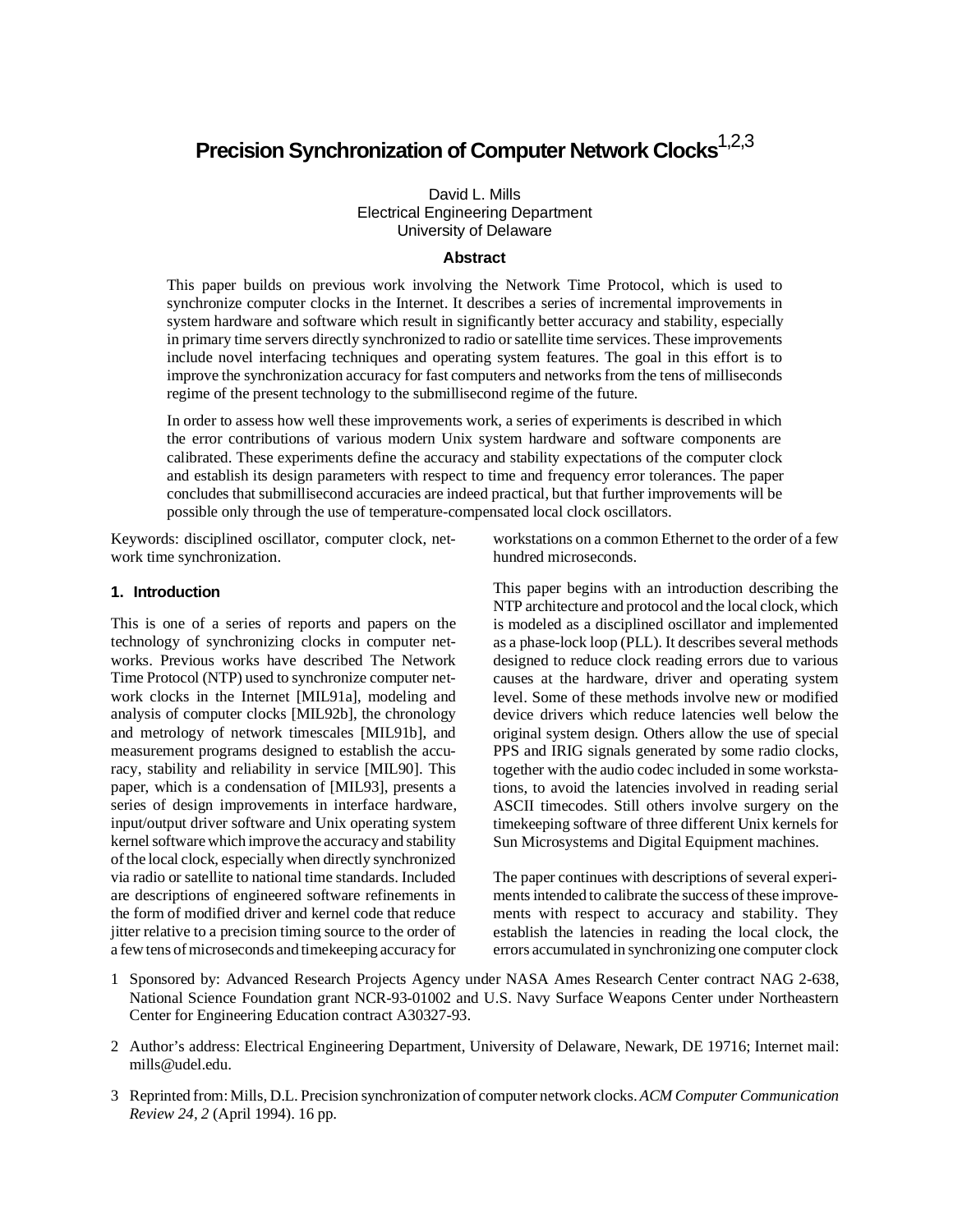

Figure 2. Network Time Protocol

to another and the errors due to the intrinsic instability of the local clock oscillator. The paper concludes that it is indeed possible to achieve reliable synchronization to within a few hundred microseconds on an Ethernet or FDDI network using fast, modern workstations, and that the most important factor in limiting the accuracy is the stability of the local clock oscillator.

# **2. Network Time Protocol**

The Network Time Protocol (NTP) is used by Internet time servers and their clients to synchronize clocks, as well as automatically organize and maintain the time synchronization subnet itself. It is evolved from the Time Protocol [POS83] and the ICMP Timestamp Message [DAR81b], but is specifically designed for high accuracy, stability and reliability, even when used over typical Internet paths involving multiple gateways and unreliable networks. This section contains an overview of the architecture and algorithms used in NTP. A detailed description of the architecture and service model is contained in [MIL91a], while the current protocol specification, designated NTP Version 3, is defined by RFC-1305 [MIL92a]. A subset of the protocol, designated Simple Network Time Protocol (SNTP), is described in RFC-1361 [MIL92c].

NTP and its implementations have evolved and proliferated in the Internet over the last decade, with NTP Version 2 adopted as an Internet Standard (Recommended) [MIL89] and its successor NTP Version 3 adopted as a Internet Standard (Draft) [MIL92a]. NTP is built on the Internet Protocol (IP) [DAR81a] and User Datagram Protocol (UDP) [POS80], which provide a connectionless transport mechanism; however, it is readily adaptable to other protocol suites. The protocol can operate in several modes appropriate to different scenarios involving private workstations, public servers and various subnet configurations. A lightweight association-management capability, including dynamic reachability and variable poll-interval mechanisms, is used to manage state information and reduce resource requirements. Optional features include message authentication



Figure 1. Subnet Synchronization Topologies

based on DES and MD5 algorithms, as well as provisions for remote control and monitoring.

In NTP one or more primary servers synchronize directly to external reference sources such as radio clocks. Secondary time servers synchronize to the primary servers and others in the synchronization subnet. A typical subnet is shown in Figure 1a, in which the nodes represent subnet servers, with normal level or stratum numbers determined by the hop count from the primary (stratum 1) server, and the heavy lines the active synchronization paths and direction of timing information flow. The light lines represent backup synchronization paths where timing information is exchanged, but not necessarily used to synchronize the local clocks. Figure 1b shows the same subnet, but with the line marked *x* out of service. The subnet has reconfigured itself automatically to use backup paths, with the result that one of the servers has dropped from stratum 2 to stratum 3. In practice each NTP server synchronizes with several other servers in order to survive outages and Byzantine failures using methods similar to those described in [SHI87].

Figure 2 shows the overall organization of the NTP time server model, which has much in common with the phase-lock methods summarized in [RAM90]. *Timestamps* exchanged between the server and possibly many other subnet peers are used to determine individual roundtrip delays and clock offsets, as well as provide reliable error bounds. As shown in the figure, the computed delays and offsets for each peer are processed by the clock filter algorithm to reduce incidental time jitter. As described in [MIL92a], this algorithm selects from among the last several samples the one with minimum delay and presents the associated offset as the output.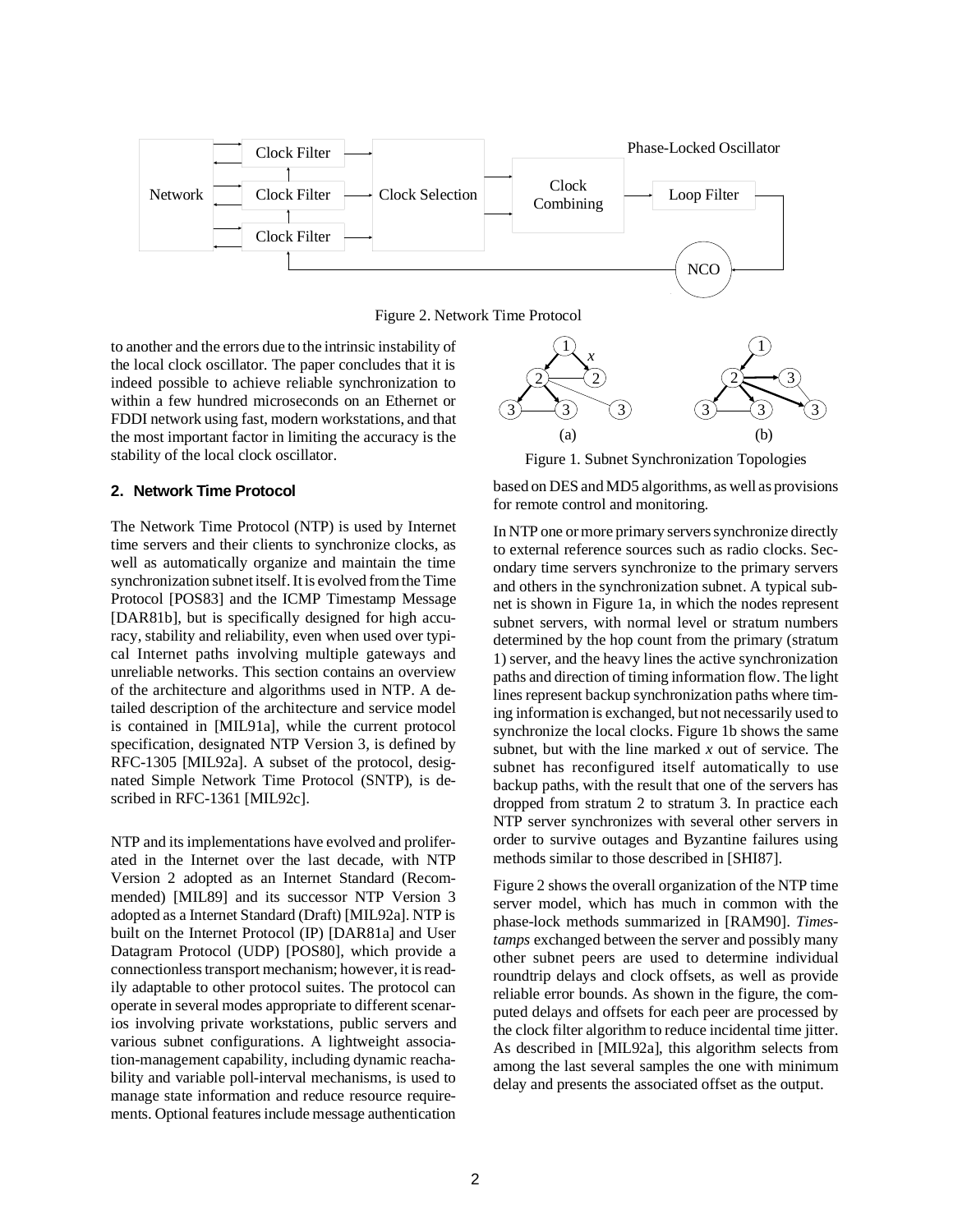

Figure 3. Measuring Delay and Offset

The clock selection algorithm determines from among all peers a suitable subset capable of providing the most accurate and trustworthy time using principles similar to those described in [VAS88]. This is done using a cascade of two subalgorithms, one based on interval intersections to cast out faulty peers [MAR85] and the other based on clustering and maximum likelihood principles to improve accuracy [MIL91a]. The resulting offsets of this subset are first combined on a weighted-average basis using the algorithm described in [MIL92a] and then processed by a phase-lock loop (PLL) using the algorithms described in [MIL92b]. In the PLL the combined effects of the filtering, selection and combining operations are to produce a phase correction term, which is processed by the loop filter to control the numeric-controlled oscillator (NCO) frequency. The NCO is implemented as an adjustable-rate counter using a combination of hardware and software components. It furnishes the phase (timing) reference to produce the timestamps used in all timing calculations.

Figure 3 shows how NTP timestamps are numbered and exchanged between peers *A* and *B*. Let  $T_1$ ,  $T_2$ ,  $T_3$ ,  $T_4$  be the values of the four most recent timestamps as shown and, without loss of generality, assume  $T_3 > T_2$ . Also, for the moment assume the clocks of *A* and *B* are stable and run at the same rate. Let

$$
a = T_2 - T_1 \quad \text{and} \quad b = T_3 - T_4 \, .
$$

If the delay difference from *A* to *B* and from *B* to *A*, called *differential delay*, is small, the roundtrip delay δ and clock offset θ of *B* relative to *A* at time *T*4 are close to

$$
\delta = a - b \quad \text{and} \quad \theta = \frac{a + b}{2}.
$$

Each NTP message includes the latest three timestamps *T*1, *T*2 and *T*3, while the fourth timestamp *T*4 is determined upon arrival of the message. Thus, both peers *A* and *B* can independently calculate delay and offset using a single bidirectional message stream. This is a symmetric, continuously sampled, time-transfer scheme similar to those used in some digital telephone networks [LIN80]. Among its advantages are that errors due to missing or duplicated messages are avoided (see



Figure 4. Update Nomenclature

[MIL92b] and [MIL93] for an extended discussion of these issues and a comprehensive analysis of errors).

## **2.1. The NTP Local Clock Model**

The Unix 4.3bsd clock model requires a periodic hardware timer interrupt produced by an oscillator operating in the 100-1000 Hz range. Each interrupt causes an increment *tick* to be added to the kernel *time* variable. The value of the increment is chosen so that the counter, plus an initial offset established by the settimeofday() call, is equal to the time of day in seconds and microseconds. When the tick does not evenly divide the second in microseconds, an additional increment *fixtick* is added to the kernel time once each second to make up the difference.

The Unix clock can actually run at three different rates, one at the intrinsic oscillator frequency, another at a slightly higher frequency and a third at a slightly lower frequency. The adjtime() system call can be used to adjust the local clock to a given time offset. The argument is used to select which of the three rates and the interval ∆*t* to run at that rate in order to amortize the specified offset.

The NTP local clock model described in [MIL92b] incorporates the Unix local clock as a disciplined oscillator controlled by an adaptive parameter, type-II phase-lock loop. Its characteristics are determined by the transient response of the loop filter, which for a type-II PLL includes an integrator with a lead network for stability. As a disciplining function for a computer clock, the NTP model can be implemented as a sampled-data system using a set of recurrence equations. A capsule overview of the design extracted from [MIL92b] may be helpful in understanding how the model operates.

The local clock is continuously adjusted in small increments at fixed *adjustment intervals* σ. The increments are computed from state variables representing the frequency offset *f* and phase offset *g*. These variables are determined from the timestamps in messages received at nominal *update intervals* µ, which are variable from about 16 s to over 17 minutes. As part of update processing, the *compliance h* is computed and used to adjust the *time constant* τ. Finally, the *poll interval* ρ for transmitted NTP messages is determined as a multiple of τ. Details on how  $\tau$  is computed from *h* and how  $\rho$  is determined from τ are given in [MIL92a].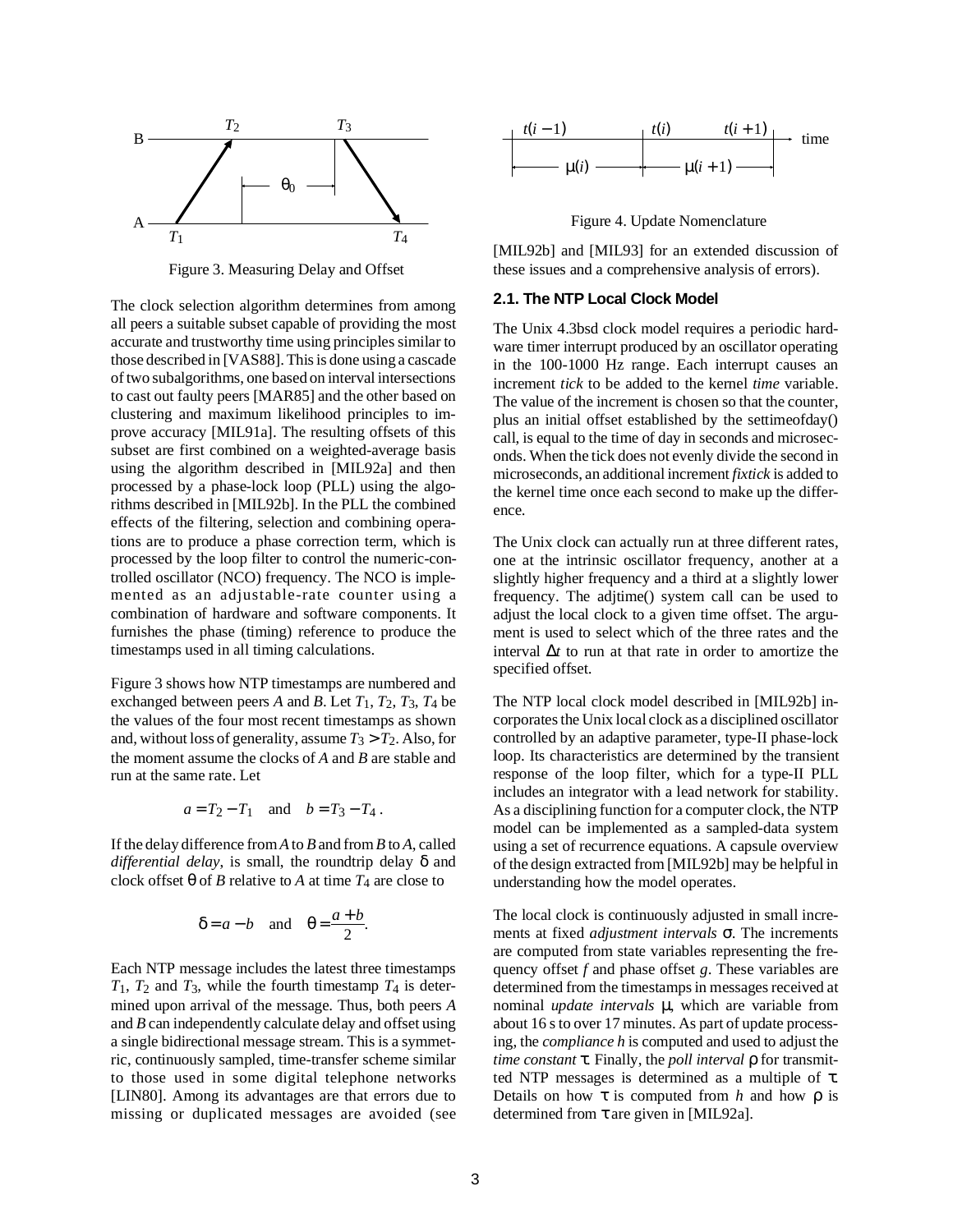Updates are numbered from zero, with those in the neighborhood of the *i*th update shown in Figure 4. All variables are initialized at  $i = 0$  to zero. After an interval  $\mu(i) = t(i) - t(i-1)$  (*i* > 0) from the previous update the *i*th update arrives at time  $t(i)$  including the time offset  $v_s(i)$ . When the update  $v_s(i)$  is received, the frequency error  $f(i + 1)$  and phase error  $g(i + 1)$  are computed:

$$
f(i + 1) = f(i) + \frac{\mu(i)v_s(i)}{\tau^2}, \quad g(i + 1) = \frac{v_s(i)}{\tau}.
$$

The factor  $\tau$  in the above determines the PLL time constant, which determines its response to transient time and frequency changes relative to the disciplining source. It is determined by the NTP daemon as a function of prevailing time dispersions measured by the clock filter and clock selection algorithms. When the dispersions have been low over some relatively long period, τ is increased and the bandwidth is decreased. In this mode small timing fluctuations due to jitter in the subnet are suppressed and the PLL attains the most accurate phase estimate. On the other hand, if the dispersions become high due to network congestion or a systematic frequency change, for example,  $\tau$  is decreased and the bandwidth is increased. In this mode the PLL is most adaptive to transients due to these causes and others due to system reboot or missed timer interrupts.

The NTP daemon simulates the above recurrence relations and provides offsets to the kernel at intervals of  $\sigma = 1$  s using the adjtime() system call and the ntp\_adjtime() system call described later. However, provisions have to be made for the additional jitter which results when the timer interval does not evenly divide the second in microseconds. Also, since the adjustment process must complete within 1 s, larger adjustments must be parceled out in a series of system calls. Finally, provisions must be made to compensate for the roundoff error in computing ∆*t*. These factors add to the error budget, increase system overhead and complicate the daemon implementation.

# **3. Hardware and Software Interfaces for Precision Timekeeping**

It has been demonstrated in previous work cited that it is possible using NTP to synchronize a number of hosts on an Ethernet or a moderately loaded T1 network within a few tens of milliseconds with careful selection of timing sources and the configuration of the time servers on the network. This may be adequate for the majority of applications; however, modern workstations and high speed networks can do much better than that, generally to within some fraction of a millisecond, by taking special care in the design of the hardware and software interfaces. The following sections discuss issues related to the



Figure 5. Time Offsets with Serial ASCII Timecode

design of interfaces for external time sources such as radio clocks and associated timing signals.

#### **3.1. Interfaces for the ASCII Timecode**

Most radio clocks produce an ASCII timecode with a resolution of 1 ms. Depending on the system implementation, the maximum reading errors range from one to ten milliseconds. For systems with microsecond-resolution local clocks, this results in a maximum peak-to-peak (p-p) jitter of 1 ms. However, assuming the read requests are statistically independent of the clock update times, the average over a large number of readings will make the clock appear 0.5 ms late. To compensate for this, it is only necessary to add 0.5 ms to the reading before further processing by the NTP algorithms. For example, Figure 5 shows the time offsets between a WWVB receiver and the local clock over a typical day. The readings are distributed over the approximate interval  $-400$  to  $-1400$  µs, with mean about  $-900$  µs; thus, with the above assumptions, the true offset of the radio clock is -400 µs.

Radio clocks are usually connected to the host computer using a serial port operating at a speed of 9600 bps. The on-time reference epoch for the timecode is usually the beginning of the start bit of a designated character of the timecode. The UART chip implementing the serial port most often has a sample clock of eight to 16 times the basic bit rate. Assuming the sample clock starts midway in the start bit and continues to midway in the first stop bit and there are eight bits per character, this creates a processing delay of 9.5 bit times, or about 1 ms relative to the start bit of the character. The jitter contribution is usually no more than a couple of sample clock periods, or about 26 µs p-p. This is small compared to the clock reading jitter and can be ignored. Thus, the UART delay can be considered constant, so the hardware contribution to the total mean delay budget is  $0.5 + 1.0 = 1.5$  ms.

In some kernel serial port drivers, in particular, the Sun *zs* driver, an intentional delay is introduced when characters are received after an idle period. A batch of char-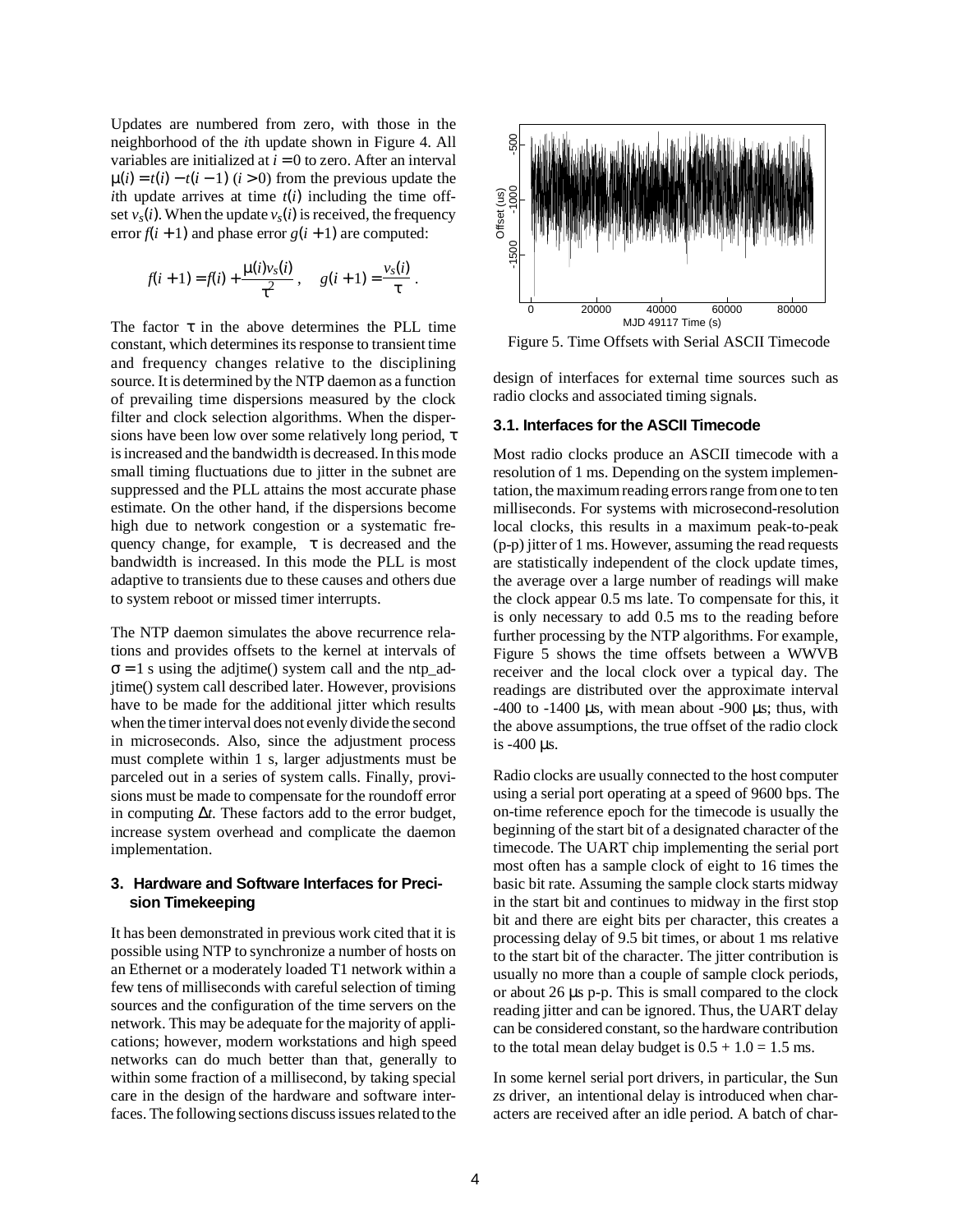acters is passed to the calling program when either (a) a timeout in the neighborhood of 10 ms expires or (b) an input buffer fills up. The intent in this design is to reduce the interrupt load on the processor by batching the characters where possible. Obviously, this can cause severe problems for precision timekeeping. Judah Levine of the National Institute of Science and Technology (NIST) has developed patches for the zs driver which fixes this problem for the native serial ports of the Sun SPARCsta- $\frac{1}{\text{tion}^4}$ .

Good timekeeping depends strongly on the means available to capture an accurate timestamp at the instant the stop bit of the on-time character is found; therefore, the code path delay between the character interrupt routine and the first place a timestamp can be captured is very important, since on some systems, such as Sun SPARCstations, this path can be astonishingly long. The Unix scheduling mechanisms involve both a hardware interrupt queue and a software interrupt queue. Entries are made on the hardware queue as the interrupt is signaled and generally with the lowest latency, estimated at 20-30  $\mu$ s for a Sun SPARC station IPC<sup>5</sup>. Then, after minimal processing, an entry is made on the software queue for later processing in order of software interrupt priority. Finally, the software interrupt unblocks the NTP daemon, which then calculates the current local clock offset and introduces corrections as required.

Opportunities exist to capture timestamps at the hardware interrupt time, software interrupt time and at the time the NTP daemon is activated, but these involve various degrees of kernel trespass and hardware gimmicks. To gain some idea of the severity of the errors introduced at each of these stages, measurements were made using a Sun IPC and a test setup that results in an error between the local clock and a precision timing source (calibrated cesium clock) no greater than 0.1 ms. The total delay from the on-time epoch to when the NTP daemon is activated was measured at 8.3 ms in an otherwise idle system, but increased on rare occasion to over 25 ms under load, even when the NTP daemon was operated at a relatively high software priority level. Since 1.5 ms of the total delay is due to the hardware, the remaining 6.8 ms represents the total code path delay accounting for all software processing from the hardware interrupt to the NTP daemon.

On Unix systems which include support for the SIGIO facility, it is possible to intervene at the time the software interrupt is serviced. The NTP daemon code uses this facility, when available, to capture a timestamp and save it along with the timecode data in a buffer for later

- 4 Judah Levine, personal communication
- 5 Craig Leres, personal communication

processing. This reduces the total code path delay from 6.8 ms to 3.5 ms on an otherwise idle system. This design is used for all input processing, including network interfaces and serial ports.

By far the best place to capture a serial-port timestamp is right in the kernel interrupt routine, but this generally requires intruding in the kernel code itself, which can be intricate and architecture dependent. The next best place is in some routine close to the interrupt routine on the code path. There are two ways to do this, depending on the ancestry of the Unix operating system variant. Older systems based primarily on the original Unix 4.3bsd support *line discipline modules*, which are hunks of code with more-or-less well defined interface specifications that can get in the way, so to speak, of the code path between the interrupt routine and the remainder of the serial port processing. Newer systems based on System V Streams can do the same thing using *streams modules*.

Both approaches are supported in the NTP daemon implementation. The CLK line discipline and streams module operate in the same way. They look for a designated character, usually <CR>, and stuff a Unix *timeval* timestamp in the data stream following that character whenever it is found. Eventually, the data arrive at the clock driver, which then extracts the timestamp as the actual time of arrival. In order to gain some insight as to the effectiveness of this approach, measurements were made using the same test setup described above. The total delay from the on-time epoch to the instant when the timestamp is captured was measured at 3.5 ms. Thus, the net code path delay is this value less the hardware delay 3.5 - 1.5  $= 2.0$  ms. This represents close to the best that can be achieved using the ASCII timecode.

#### **3.2. Interfaces for the PPS Signal**

Many radio clocks produce a 1 pulse-per-second (PPS) signal of considerably better precision than the ASCII timecode. Using this signal, it is possible to avoid the 1-ms p-p jitter and 1.5 ms hardware timecode adjustment entirely. However, a device called a *gadget box* is required to interface this signal to the hardware and operating system. The gadget box includes a level converter and pulse generator that turns the PPS signal on-time transition into a valid character. Although many different circuit designs could be used, a typical design generates a single 26-µs start bit for each PPS signal on-time transition. This appears to the UART operating at 38.4K bps as an ASCII DEL (hex FF).

The character resulting from each PPS signal on-time transition is intercepted by the CLK facility and a times-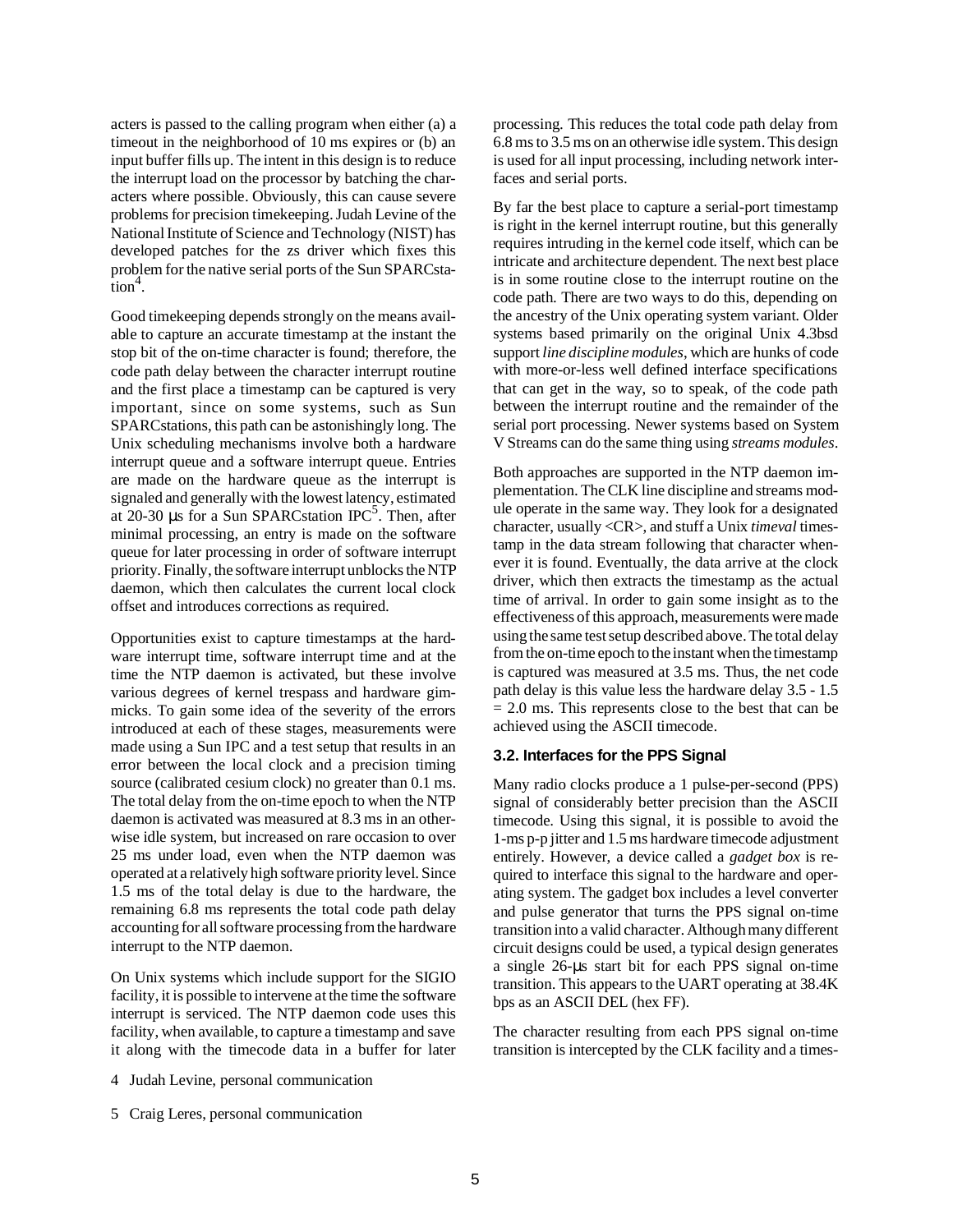tamp inserted in the data stream. Since the timestamp is captured at the on-time transition, the seconds-fraction portion is the offset between the local clock and the on-time epoch less the UART delay. If the local clock is within  $\pm 0.5$  s of this epoch, as determined by other means, such as the ASCII timecode, the local clock correction is taken as the offset itself, if between zero and 0.5 s, and the offset minus one second, if between 0.5 and 1.0 s.

The baseline delay between the on-time transition and the timestamp capture was measured at  $400\pm10$  µs on an otherwise idle Sun IPC. As the UART delay at 38.4K bps is about  $270 \mu s$ , the difference,  $130 \mu s$ , must be due to the hardware interrupt latency plus the time to capture a timestamp, perform register window and context switching, and manage various incidental system operations.

An interesting feature of this approach is that the PPS signal is not necessarily associated with any particular radio clock and, indeed, there may be no such clock at all. Some precision timekeeping equipment, such as cesium clocks, VLF receivers and LORAN-C receivers produce only a precision PPS signal and rely on other mechanisms to resolve the second of the day and day of the year. It is possible for an NTP-synchronized host to derive the latter information using other NTP peers, presumably properly synchronized within ±0.5 second, and to remove residual jitter using the PPS signal. This makes it quite practical to deliver precision time to local clients when the subnet paths to remote primary servers are heavily congested. This scheme is now in use at the Norwegian Telecommunications Research Establishment in Oslo, Norway.

For the ultimate accuracy and lowest jitter, it would be best to eliminate the UART entirely and capture the PPS on-time transition directly using an appropriate interface. This has been done using a modified serial port driver and modem status lead. In this scheme, described in detail in the NTP Version 3 distribution<sup>6</sup>, the PPS source is connected via a gadget box to the carrier-detect lead of a serial port. When a transition is detected, a timestamp is captured and saved for later retrieval using a Unix ioctl() system call. The NTP daemon uses the timestamp in a way similar to the scheme described above. Figure 6 shows the offsets between the local clock and the PPS signal from a Global Positioning System (GPS) receiver measured over a typical day using this implementation.

However, this scheme is specific to the SunOS 4.1.x kernel and requires a special streams module. Except for special-purpose interface modules, such as the KSI/Odetics TPRO IRIG-B decoder and the modified audio driver for the IRIG-B signal to be described, this



Figure 6. Time Offsets with PPS Signal

scheme provides the most accurate and precise timing . There is essentially no latency and the timestamp is captured within 20-30 µs of the on-time epoch, depending on the system architecture.

## **3.3. Interfaces for the IRIG Signal**

The PPS schemes have the disadvantage that two interfaces are required, one for the PPS signal and the other for the ASCII timecode. There is another signal produced by some radio clocks that can be used for both of these purposes, the Inter-Range Instrumentation Group (IRIG) signal, which was developed to synchronize instrumentation recorders in the early days of the U.S. space program. There are several radio clocks that can produce IRIG signals, including those made by Austron, TrueTime, Odetics and Spectracom, among others.

Among the several IRIG formats is one particularly suited for computer clock synchronization and designated IRIG-B. The signal modulation encodes the day of year and time of day in binary-coded decimal (BCD) format, together with a set of control functions used for housekeeping. Roy LeCates at the University of Delaware designed and implemented an IRIG driver with which the IRIG-B signal can be connected to the audio codec of some workstations, demodulated and used to synchronize the local clock [MIL93]. There are two components of the IRIG facility, a set of modifications to the BSD audio driver for the Sun SPARCstation, which was designed and implemented by Van Jacobson and collaborators at Lawrence Berkeley National Laboratory, and a companion clock driver for the NTP daemon. This scheme does not require any external circuitry other than a resistor voltage divider, but can synchronize the local clock in principle to within a few microseconds.

In operation, the 1000-Hz modulated IRIG signal is sampled at an 8-kHz rate by the audio codec and processed by the IRIG driver, which synchronizes to the

<sup>6</sup> Information on how to obtain the NTP Version 3 distribution can be obtained from the author.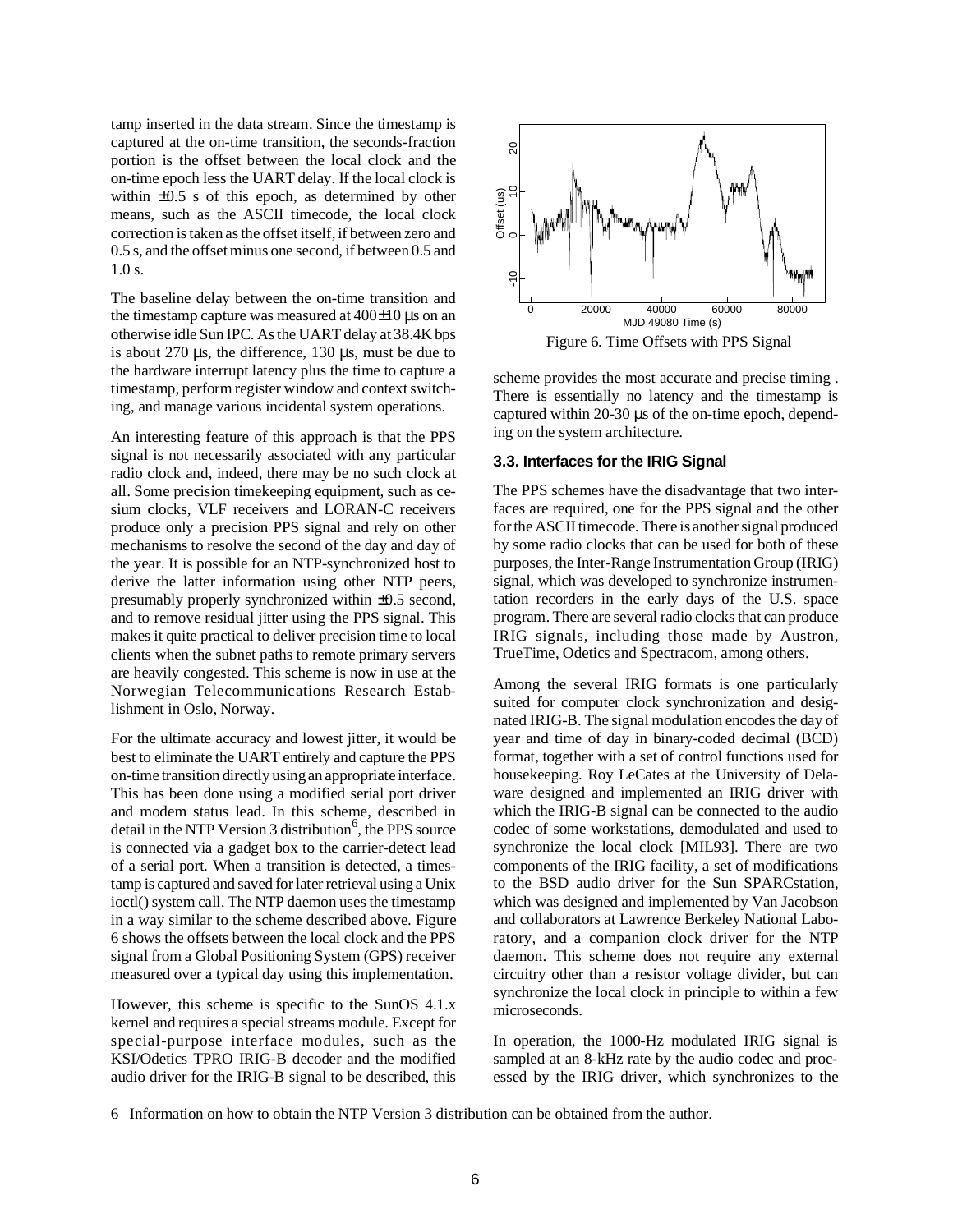carrier and frame phase. The driver then demodulates the symbols and develops a raw binary timecode and decoded ASCII timecode. A good deal of attention was paid in the software design to noise suppression and efficient demodulation technique. A matched filter is used to synchronize the frame and the zero crossing determined by interpolation to within a few microseconds. An automatic gain control function is implemented in order to cope with varying IRIG signal levels and codec sensitivities.

The NTP clock driver converts the ASCII timecode returned by the read() system call to Unix *timeval* format and subtracts it from the kernel timestamp included in the structure. The result is an adjustment that can be subtracted from the kernel time, as returned in a gettimeofday() call, to correct for the deviation between IRIG time and kernel time. The result can always be relied on to within 128 µs, the audio codec sampling interval, and ordinarily to within a few microseconds, as determined by the interpolation algorithm.

# **4. Unix Kernel Modifications for Precision Timekeeping**

The following sections describe modifications to Unix kernel routines that manage the local clock and timer functions. They provide improved accuracy and stability through the use of a disciplined-oscillator model for use with NTP or another synchronization protocol such as DTSS [DEC89]. There are three versions of this software, one each for the Sun SPARCstation with the SunOS 4.1.x kernel, Digital Equipment DECstation 5000 with the Ultrix 4.x kernel and Digital Equipment 3000 AXP Alpha with the OSF/1 V1.x kernel. The software involves minor changes to the local clock and interval timer routines and includes interfaces for application programs to learn the local clock status and certain statistics of the time-synchronization process. A detailed description of the programming model, including data structures and calling sequences, is given in [MIL93]. Detailed installation instructions are given in the software distributions. However, the software distributions are provided only by special arrangement, since they involve changes to licensed code.

The principal feature added to the kernels is to change the way the local clock is controlled, in order to provide precision time and frequency adjustments. Another feature of the Ultrix and OSF/1 kernel modifications improves the local clock resolution to 1 µs. This feature can in principle be used with any Ultrix-based or OSF/1 based machine that has the required hardware counters, although this has not been verified. Other than improving the local clock resolution, the addition of these features does not affect the operation of existing Unix system calls which affect the local clock, such as gettimeofday(), settimeofday() and adjtime(). The NTP daemon automatically detects the presence of these features and changes behavior accordingly.

In the original Unix design a hardware timer interrupts the kernel at a fixed rate: 100 Hz in the SunOS kernel, 256 Hz in the Ultrix kernel and 1024 Hz in the OSF/1 kernel. Since the Ultrix timer interval (reciprocal of the rate) does not evenly divide one second in microseconds, the kernel adds 64 microseconds once each second, so the timescale consists of 255 advances of 3906 µs plus one of 3970 µs. Similarly, the OSF/1 kernel adds 576 µs once each second, so its timescale consists of 1023 advances of 976 µs plus one of 1552 µs. In this design and with the original NTP daemon design, the adjustment interval  $\sigma$  is fixed at 1 s.

In the original NTP design, the NTP daemon provides offset adjustments to the kernel at periodic adjustment intervals of 1 s using the adjtime() system call. However, this process is complicated by the need to parcel out large adjustments and to compensate for roundoff error. In the new software this scheme is replaced by another that represents the local clock as a multiple-word, precision time variable in order to provide very precise clock adjustments. At each timer interrupt a precisely calibrated quantity is added to the time variable and carries propagated as required. The quantity is computed as in the NTP local clock model, which operates as a type-II phase-lock loop. In principle, this PLL design can provide precision control of the local clock oscillator within  $\pm 1$  µs and frequency to within parts in 10<sup>11</sup>. While precisions of this order are surely well beyond the capabilities of the local oscillator used in typical workstations, they are appropriate using precision external oscillators where available.

The type-II PLL model is identical to the one implemented in the NTP daemon, except that the daemon needs to call the kernel only as each new update is received at update intervals  $\mu$ , not at the much smaller adjustment intervals  $\sigma$  required by the original scheme. In addition, the need to parcel large updates, account for odd timer rates and compensate for roundoff error is completely avoided.

In the new scheme, a system call ntp\_adjtime() operates in a way similar to the original adjtime(), but does not affect the original system call, which continues to operate in its traditional fashion. It is the intent in the design that settimeofday() or adjtime() be used for changes in system time greater than ±128 ms. It has been the Internet experience that the need to change the system time in increments greater than ±128 ms is extremely rare and is usually associated with a hardware or software malfunction or system reboot. The easiest way to do this is with the settimeofday() system call; however, this can under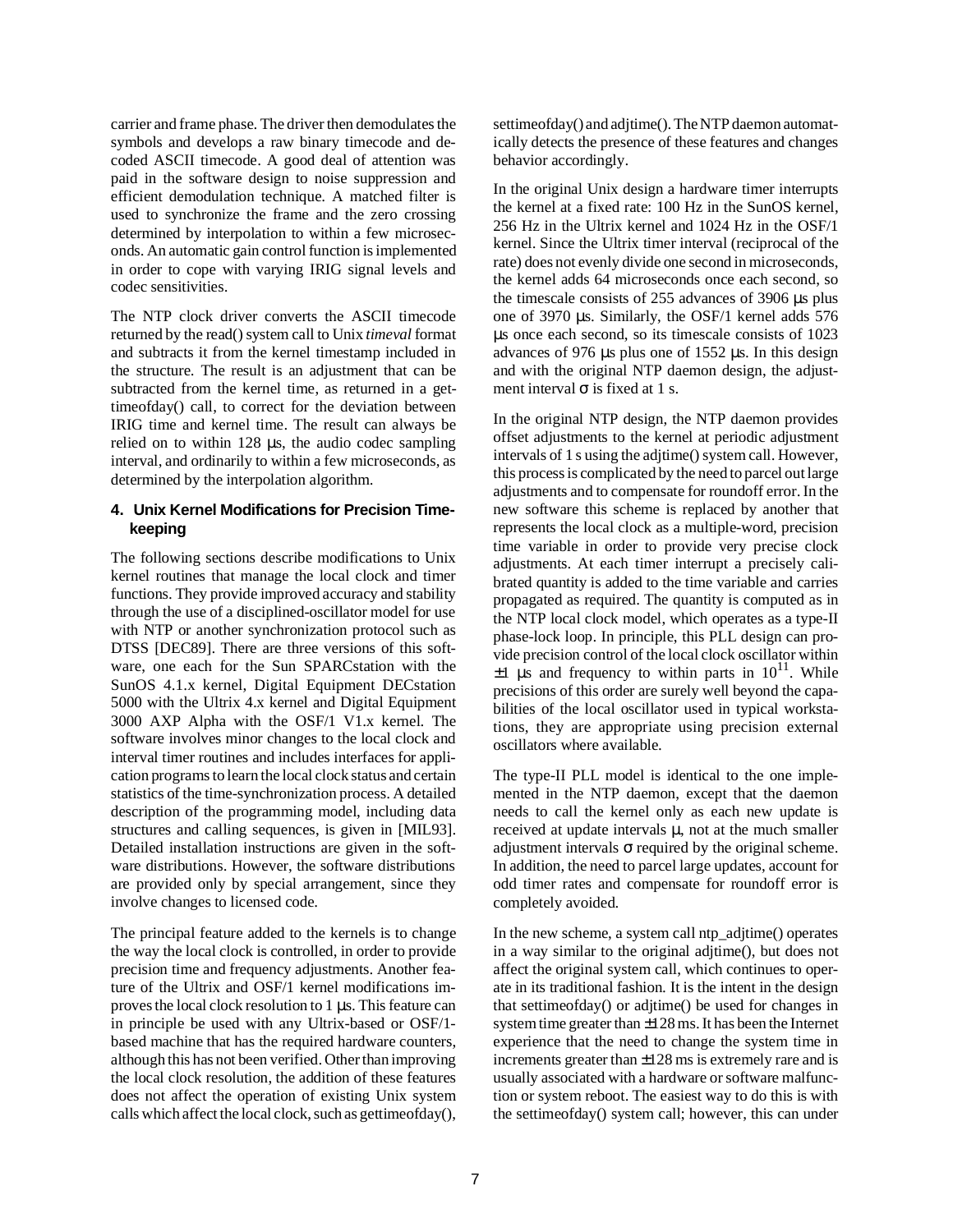some conditions cause the clock to jump backward. If this cannot be tolerated, adjtime() can be used to slew the clock to the new value without running backward or affecting the frequency discipline process.

Once the local clock has been set within ±128 ms, the ntp aditime() system call is used to provide periodic updates including the time offset, maximum error, estimated error and PLL time constant. With NTP the update interval depends on the measured dispersion and time constant; however, the scheme is quite forgiving and neither moderate loss of updates nor variations in the polling interval are serious.

The stock microtime() routine in the Ultrix kernel returns system time to the precision of the timer interval. However, in the DECstation 5000 /240 and possibly other machines of that family, there is an undocumented IO-ASIC hardware register that counts system bus cycles at a rate of 25 MHz. The new microtime() routine for the Ultrix kernel uses this register to interpolate system time between timer interrupts. This results in a precision of  $\pm 1$  µs for all time values obtained via the gettimeofday() system call. For the Digital Equipment 3000 AXP Alpha, the architecture provides a hardware Process Cycle Counter and a machine instruction *rpcc* to read it. This counter operates at the fundamental frequency of the CPU clock or some submultiple of it, 133.333 MHz for the 3000/400 for example. The new microtime() routine for the OSF/1 kernel uses this counter in the same fashion as the Ultrix routine uses the IOASIC counter. In both the Ultrix and OSF/1 kernels the gettimeofday() system call uses the new microtime() routine, which returns the actual interpolated value.

The SunOS kernel already includes a time-of-day clock with microsecond resolution; so, in principle, no microtime() routine is necessary. There is in fact an existing kernel routine uniqtime() which implements this function, but it is coded in the C language and is rather slow at  $42-85$  µs per call<sup>7</sup>. A replacement microtime() routine coded in assembler language is available in the NTP Version 3 distribution and is much faster at about 3 µs per call.

In order to evaluate how well the kernel modifications work, it is useful to compare the operation over a typical day in the life of a DECstation 5000/240 both with and without the kernel PLL and microtime() routines. Figure 7 shows the cumulative probability distribution of time offsets between a primary server on the same Ethernet segment and the local clock. These curves show the probability that a randomly selected sample offset exceeds a particular value. The upper curve shows the clock behavior without the kernel modifications; the maximum



Figure 7. Probability of Error with Ultrix Kernel

sample offset is 7.95 ms in this case. The lower curve shows the clock behavior with the modifications; the maximum sample offset is 0.93 ms in this case. Clearly, the modifications do significantly improve timekeeping performance.

Most Unix programs read the local clock using the gettimeofday() system call, which returns only the system time and timezone data. For some applications it is useful to know the maximum error of the reported time due to all causes, including clock reading errors, oscillator frequency errors and accumulated latencies on the path to a primary reference source. The new user application interface includes a new system call ntp\_gettime(), which returns the system time, as well as the maximum error, estimated error and local clock status.

It is a design feature of the NTP architecture that the local clocks in a synchronization subnet are to read the same or nearly the same values before during and after a leap-second event, as declared by national standards bodies. The new kernel software is designed to implement the leap event upon command by an ntp\_adjtime() argument. The intricate and sometimes arcane details of the model and implementation are discussed in [MIL91b] and [MIL93].

## **5. Errors in Time and Frequency**

In preceding sections a number of improvements in driver software and hardware are described, along with modifications to the SunOS, Ultrix and OSF/1 kernels. These provide increased accuracy and stability of the local clock without requiring an external precision oscillator. However, there is only so much improvement possible when the clock oscillator is not specifically engineered for good stability. The basic question to answer is: can the residual sources of error be systematically controlled so that the dominant factor remaining is the stability of the oscillator itself? The software and

<sup>7</sup> Van Jacobson, personal communication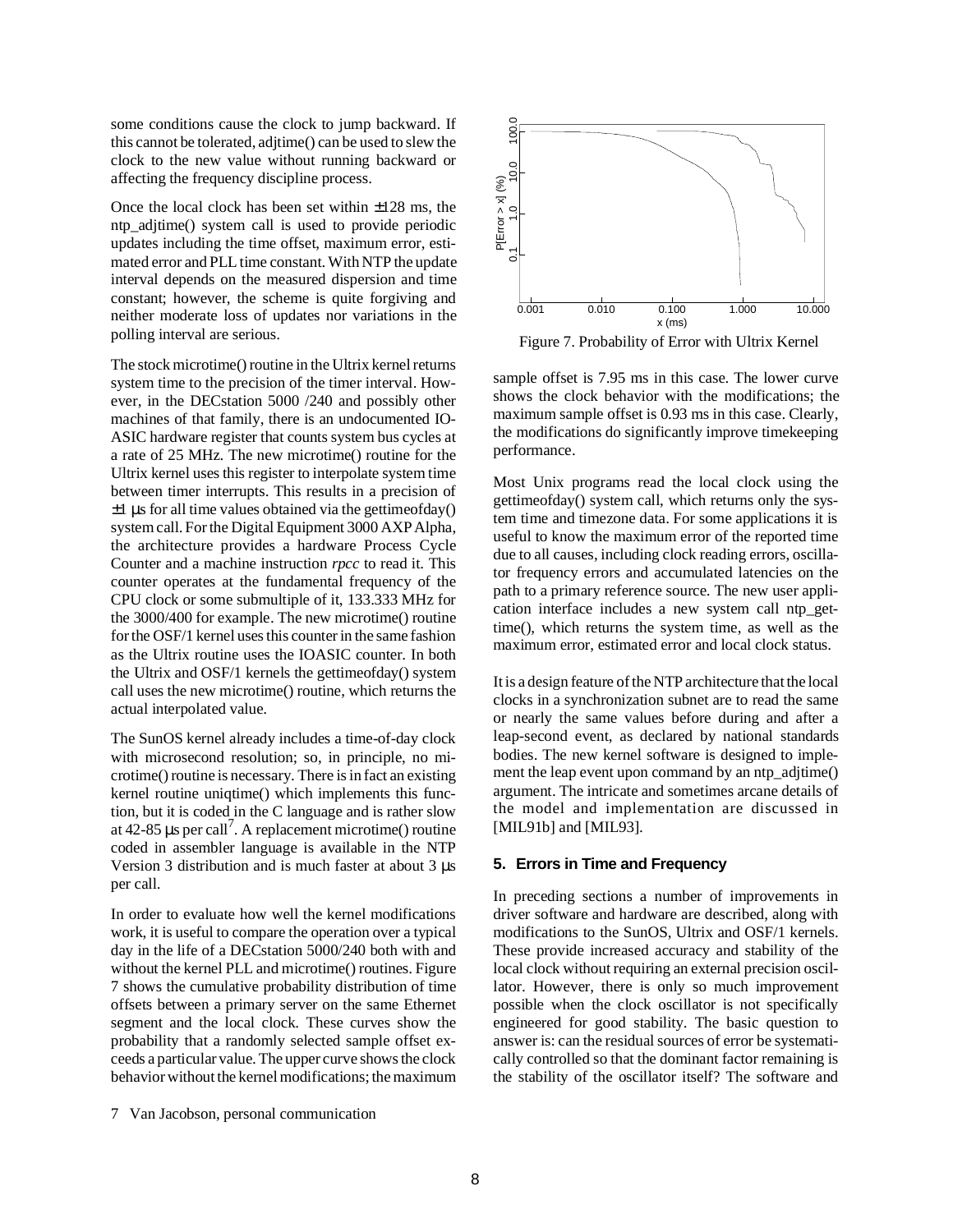

Figure 8. Kernel Latency for SPARCstation IPC - 1



Figure 9. Kernel Latency for DEC 3000/400 AXP

hardware previously described are designed to do just that.

There are two major components of error remaining in the local clock itself, the timing accuracy, or precision, with which it can be set and read and the frequency accuracy, or stability, it can maintain after being set. For the following experiments, the PPS signal from a GPS radio clock was used as the disciplining source and all hardware and software improvements and kernel modifications described previously were in place.

#### **5.1. Clock Reading Errors**

In order to calibrate the error in reading the local clock in an ordinary application, the delay to cycle through the kernel and retrieve a timestamp using the gettimeofday() system call was measured on each of three Unix workstations: a SPARCstation IPC (4/65) SPARC processor running SunOS 4.1.1, a Digital Equipment DECstation 5000/240 MIPS 3000 processor running Ultrix 4.2a and a Digital Equipment 3000/400 AXP Alpha 21064 processor running OSF/1. For the purposes of these measurements, the workstations were performing no tasks other than routine system maintenance and the application task making the measurements.

The experiment involves first touching up to 250,000 words (64 bits in the OSF/1 kernel, 32 bits in the others)



Figure 10. Kernel Latency for SPARCstation IPC - 2



Figure 11. Probability of Error for SPARCstation IPC

of a main-memory array in turn. Since for this experiment the workstations were otherwise idle, this insures that the virtual memory pages are in main memory and that old data are flushed from the various caches and lookaside buffers. Following this, up to 250,000 calls on gettimeofday() are made and the timestamps returned are saved in the array. Finally, the array is saved in a file for later processing and display.

Figures 8 and 9 show the latencies of the gettimeofday() system call on the SunOS and OSF/1 kernels, respectively. The figures are basically similar and reflect the architecture of the processor and memory system and kernel code paths. Characteristic of these figures is a constant baseline, representing the minimum latency in microseconds of the code path through the kernel, interrupted at intervals with spikes up to several times the baseline. These spikes are due to the timer interrupt routine hardclock(), which is called at each tick of the local clock and reflects the time to update the kernel time variable and perform certain scheduling and statistics tasks.

The apparent regularity evident in these figures is belied by Figure 10, which shows the latencies of the SunOS kernel over a much longer interval than in Figure 8. The fine structure evident in this figure is due to the characteristics shown in Figure 8, but the much larger excur-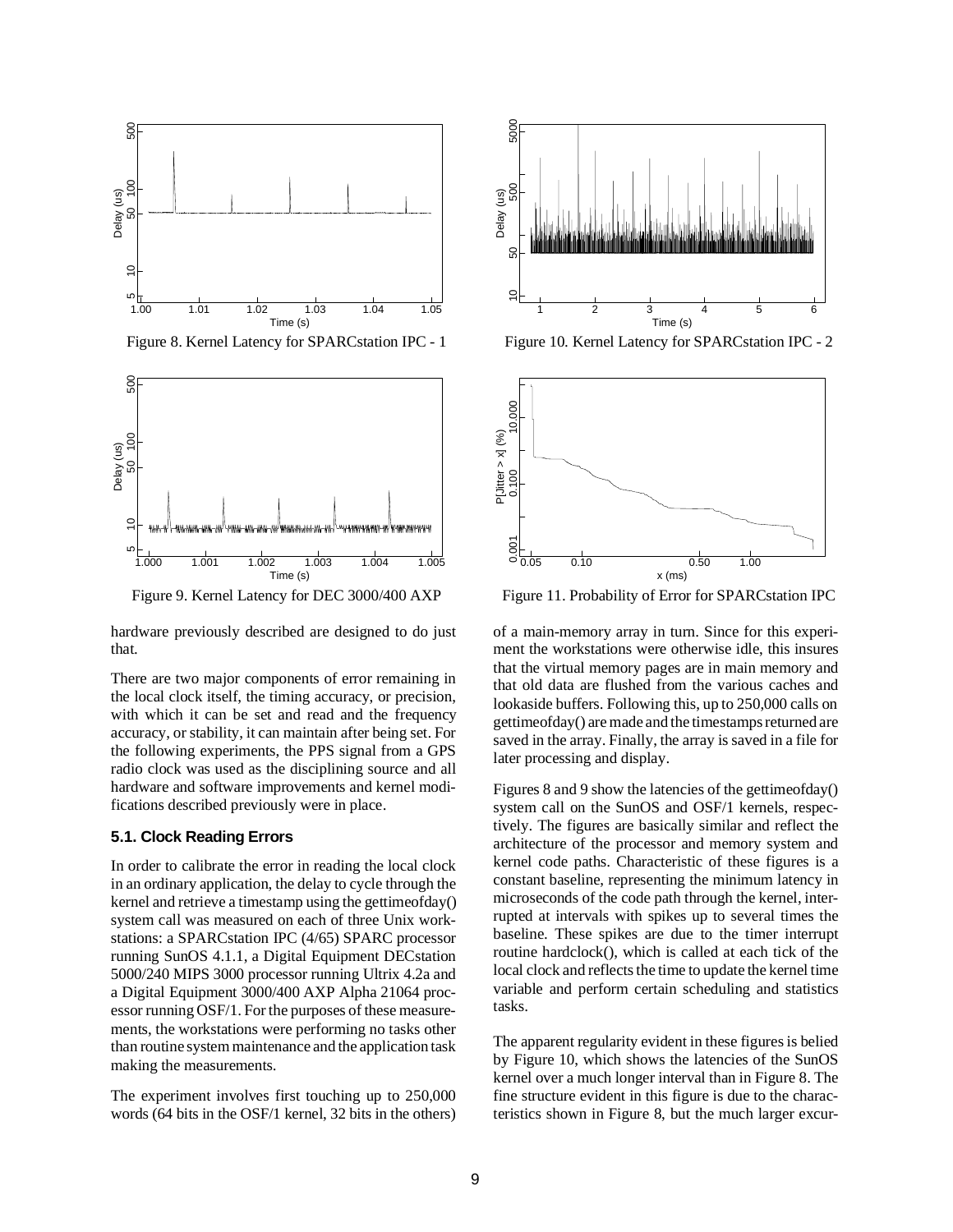

Figure 12. Wander of Typical Clock Oscillator

sions up to a millisecond or more are most likely due to system daemon housekeeping functions. The figure suggests a basic heartbeat of three beats per second with somewhat longer latencies beating on the second. Obviously, the time intervals of the previous figures were selected to avoid these beats. The on-second beats are in part due to the NTP daemon, which is activated once per second for housekeeping purposes. The cause(s) of the other beats are undetermined, but very likely due to housekeeping functions on the part of other system daemons.

Note that the characteristics shown in these figures are specific to an application process running at a relatively low system priority. It would ordinarily be expected that real-time processes are assigned a higher priority, so that latencies could be controlled with respect to other application and daemon processes. In fact, this is the case with the NTP daemon. In this way at least some of the spikes evident in Figure 10 could probably be avoided. Nevertheless, the measurements reported previously in this paper reveal delay excursions over 25 ms on rare occasions, even for the NTP daemon.

In many real-time applications it is more important to assign a precision timestamp to an event than it is to launch it at an exact prearranged epoch. In fact, in all three workstations considered here, internally timed events can be launched only as the result of a timer interrupt, and this limits the timing precision to that of the interval timer itself, which is in the range 1-10 ms. However, when it is necessary to derive a precision timestamp before launching an event, a simple trick can suffice to insure a precision approaching the minimum latency shown in the above figures. The algorithm consist of calling gettimeofday() repeatedly until the interval between two calls is less than a prescribed value. There is of course a tradeoff between the precision achievable in this way and the overhead of repeated calls, since the smaller values will cause the calls to be repeated more times.



Figure 13. Allan Variance of Typical Local Oscillator

Figure 11 illustrates the results of this technique using the Sun IPC. The graph shows the cumulative probability distribution for the gettimeofday() latency over one full day, from which a conclusion can be drawn that the probability of exceeding even a threshold as low as about 60 µs is about 0.5 percent, or about the probability of colliding with a timer interrupt on a random request. Note that the probability of exceeding this value is roughly a straight line on log-log coordinates and that only a few of some 100,000 samples show latencies greater than 1 ms.

#### **5.2. Clock Frequency Stability**

With respect to computer network clocks, such as those discussed in this paper, three components of frequency error can be identified: noise, with characteristic intervals less than a minute or so, short-term stability (wander), with intervals from a minute to an hour or so, and long-term stability (mean frequency error), with intervals greater than an hour. The noise component depends on such things as power supply regulation and vibration, but is not ordinarily a problem. The wander component depends primarily on the ambient temperature and is the major source of timing errors in the quartz oscillators used in modern computers. In a type-II PLL the mean frequency error is minimized by the discipline imposed by the PLL and is normally not significant, except for an initial transient while the intrinsic frequency offset of the local clock oscillator is being learned.

Since the major contribution to frequency error is due to temperature fluctuations, it would make sense to stabilize the operating temperature of the circuitry. While the oscillator stability of modern workstations is typically within a couple of parts-per-million (ppm) in normal office environments, stabilities one or two orders of magnitude better than this are necessary to reliably reduce incidental timing errors to the order of a few tens of microseconds. However, a good temperature-compensated quartz oscillator can be a relatively expensive component not likely to be found in cost-competitive workstations. Therefore, it is assumed in this paper that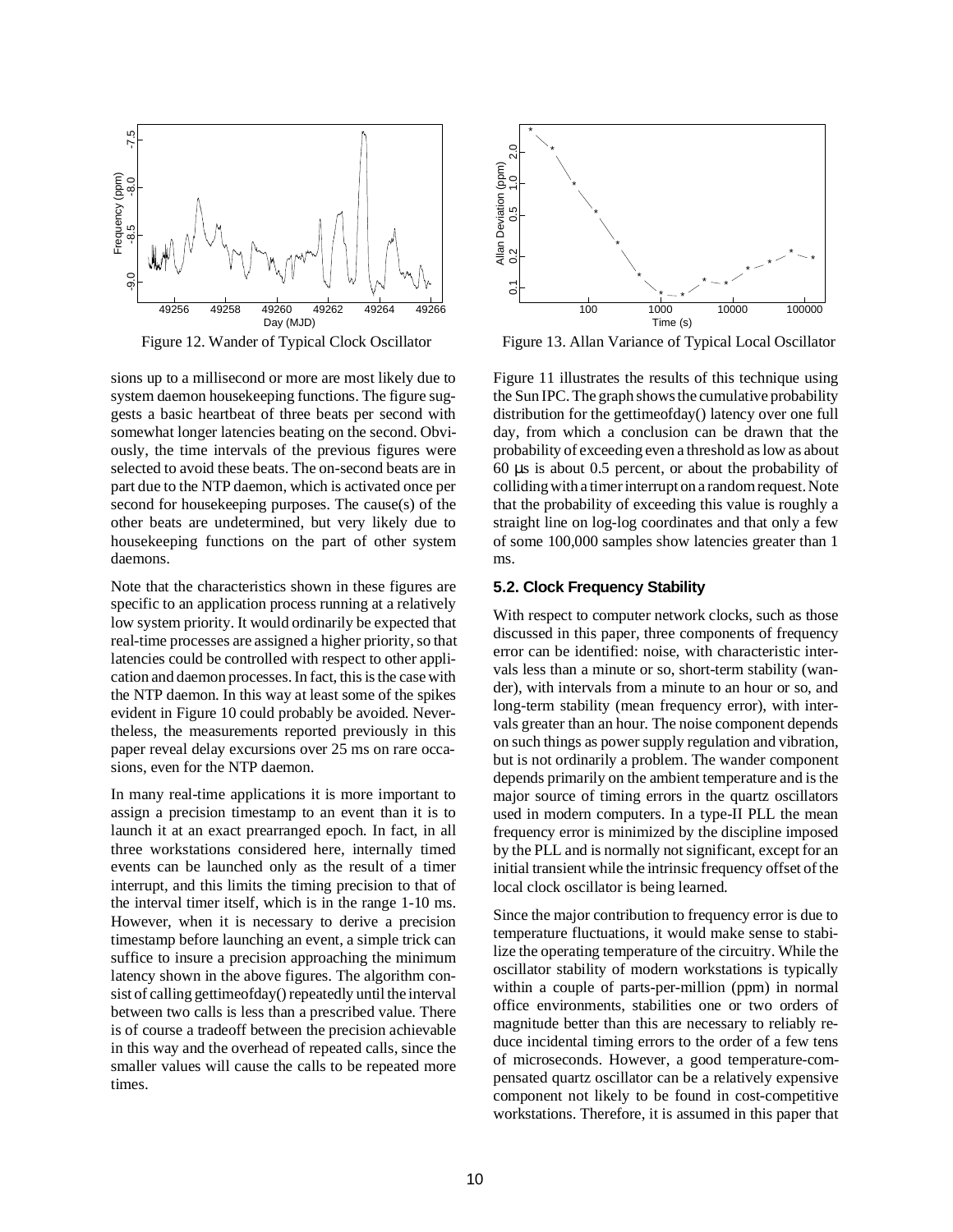the time synchronization system must accept what is available, and this is what the following experiments are designed to evaluate.

For an example of the frequency wander in a typical workstation, consider Figure 12, which shows the frequency of the clock oscillator over a ten-day period for a DECstation 5000/240. The figure shows variations over a 2.5 ppm range, with marked diurnal variations on MJD days 49262 and 49263. These happened to be pleasant Fall days when the laboratory windows were open and the ambient temperature followed the climate. Nevertheless, the conclusion drawn from this figure is that frequency variations up to a couple of ppm must be expected as the norm for typical modern workstations.

The stability of a free-running frequency source is commonly characterized by a statistic called *Allan variance* [ALL74], which is defined as follows. Consider a series of time offsets measured between a local clock oscillator and some external standard. Let  $\theta(i)$  be the *i*th measurement and *T* be the interval between measurements. Define the *fractional frequency*  $y(i) = \frac{\theta(i) - \theta(i-1)}{T}$ .

Consider a sequence of *n* independent fractional frequency samples  $y(j)$  ( $j = 1, 2, ..., n$ ). Let  $\tau$  be the nominal integration interval over which these samples are averaged (not to be confused with the use of  $\tau$  for the PLL time constant). The 2-sample Allan variance is defined

$$
\sigma_y^2(\tau) = \frac{1}{2(n-1)} \sum_{j=1}^{n-1} [y(j+1) - y(j)]^2.
$$

The Allan variance  $\sigma_y^2(\tau)$  or Allan deviation  $\sigma_y(\tau)$  are particularly useful when comparing the intrinsic stability of the local clock oscillator used in typical workstations, as it can be used to refine the PLL time constants and update intervals. Figure 13 shows the results of an experiment designed to determine the Allan deviation of a DECstation 5000/240 under typical room temperature conditions. For the experiment the oscillator was first synchronized to a primary server on the same LAN using NTP to allow the frequency to stabilize, then uncoupled from NTP and allowed to free-run for about seven days. The local clock offsets during this interval were measured using NTP and the primary server. This model is designed to closely duplicate actual operating conditions, including the jitter of the LAN and operating systems involved.

It is important to note that both the *x* and *y* scales of Figure 13 are logarithmic. The characteristic falls rapidly from the lowest  $\tau$  to a minimum of 0.1 ppm and then rises again to about 0.2 ppm at the highest. The conclusion to be drawn is that adjusting the integration interval much



below or much above  $\tau = 1000$  s does not improve the oscillator stability.

The PLL time constant is directly related to the integration interval. With the default PLL parameters specified in [MILL92b], for a PLL time constant of 4 the integration interval is about 900 s, or near the optimum. However, while a type-II PLL can in principle eliminate residual timing errors due to a constant frequency offset, the PLL is quite sensitive to changes in frequency, such as might occur due to the room temperature variations illustrated in Figure 12. Figure 14 shows the timing errors induced by a 2-ppm step change in frequency as determined by a simulation model. The error reaches a peak of 600 µs, which is large in comparison with other sources of error considered in this section. The amplitude of this characteristic scales directly with the temperature change.

The PLL characteristics shown in Figure 14 are calculated for a time constant  $\tau = 4$ , which requires the update interval  $\mu \leq 64$  s. For subnet paths spanning a WAN, such frequent updates are impractical and much longer update intervals are appropriate. The design of the NTP PLL allows  $\mu$  to be increased in direct proportion to  $\tau$ while preserving the PLL characteristics. To do this, the optimum value of  $\tau$  is determined on the basis of measured network delays and dispersions. For the longer network paths with higher delays and dispersions, this allows  $\tau$  to be increased and with it  $\mu$ . However, a large τ limits the PLL response to temperature-induced frequency changes. Analysis confirms the *x* and *y* axes of the characteristic shown in Figure 14 scale directly as  $\tau$ , which means the timing errors will scale as well. In principle, this could result in errors up to a few tens of milliseconds; however, as shown in the following section, this rarely occurs in practice.

#### **6. Timekeeping in the Global Internet**

The preceding sections suggest that submillisecond timekeeping on a primary server connected directly to a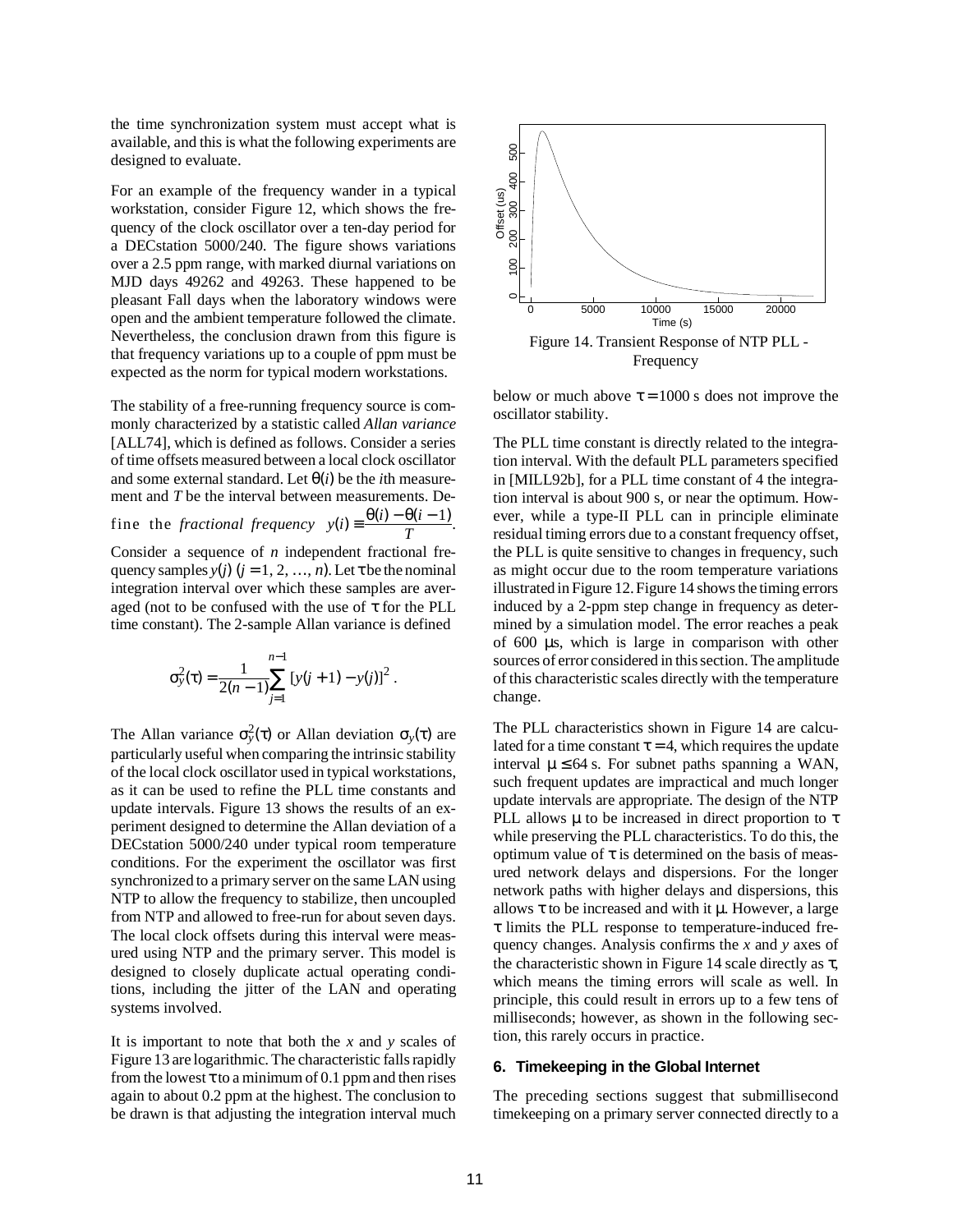

Figure 15. Time Offsets of a Primary Server



Figure 16. Time Offsets Between Primary Servers

precision source of time is possible most of the time, where the exceptions are almost always due either to system disruptions like reboot or such things as kernel error messages or large temperature surges. As a practical matter, it is useful to explore just how well the timekeeping function can be managed in an ordinary LAN workstation and in WAN paths of various kinds. In this section are presented the results from several experiments meant to calibrate the expectations in accuracy. As before, all hardware and software improvements and kernel modifications have been done on the LAN workstations, although this is not the case on systems outside the LAN.

It is important to note that, in all measurements reported in this section, time offsets relative to the local clock are measured at the output of the clock filter on Figure 2, so include the smoothing effect of that filter. However, the local clock itself is controlled by that output and others and processed further by the clock selection and combining algorithms before processing by the local clock algorithm. The local clock algorithm acts as a low-pass filter to suppress transients, so that solitary spikes shown in the data are almost always suppressed. Thus, while it is not possible to infer the exact local clock offset between two NTP time servers, it is certain that the actual offsets tend to the mean as shown in the figures.



Figure 17. Time Offsets of a LAN Secondary Server



Figure 18. Time Offsets of a NSFnet Secondary Server

## **6.1. NTP Timekeeping in LANs and WANs**

Figure 15 shows the timekeeping behavior of a primary server synchronized to the PPS signal of a GPS radio clock over one full day. The data from which this figure was generated consist of measured offsets between the PPS signal and the local clock, where the measurements were taken every 16 s. This particular machine is a dedicated, primary server with both GPS and WWVB radio clocks and supporting over 400 clients, some of which use the computationally intense cryptographic authentication procedures outlined in the NTP Version 3 specification RFC-1305 [MIL92a]. Both noise and wander components are apparent from the figure, as well as a 400-µs glitch that may be due to something as arcane as a daemon restart or radio glitch, for example. The behavior shown in Figure 15 should be contrasted with the behavior shown in Figure 6, which is for a similarly configured primary server restricted to a lessor number of private clients. These data suggest a conclusion that, even with over 400 clients and two radio clocks, the local clock can be stabilized to well within the millisecond.

Figure 16 shows the time offsets between two primary servers, each synchronized to the same PPS signal and connected by a moderately loaded Ethernet. One of these servers is the dedicated primary server mentioned above, while the other is both a primary time server and a file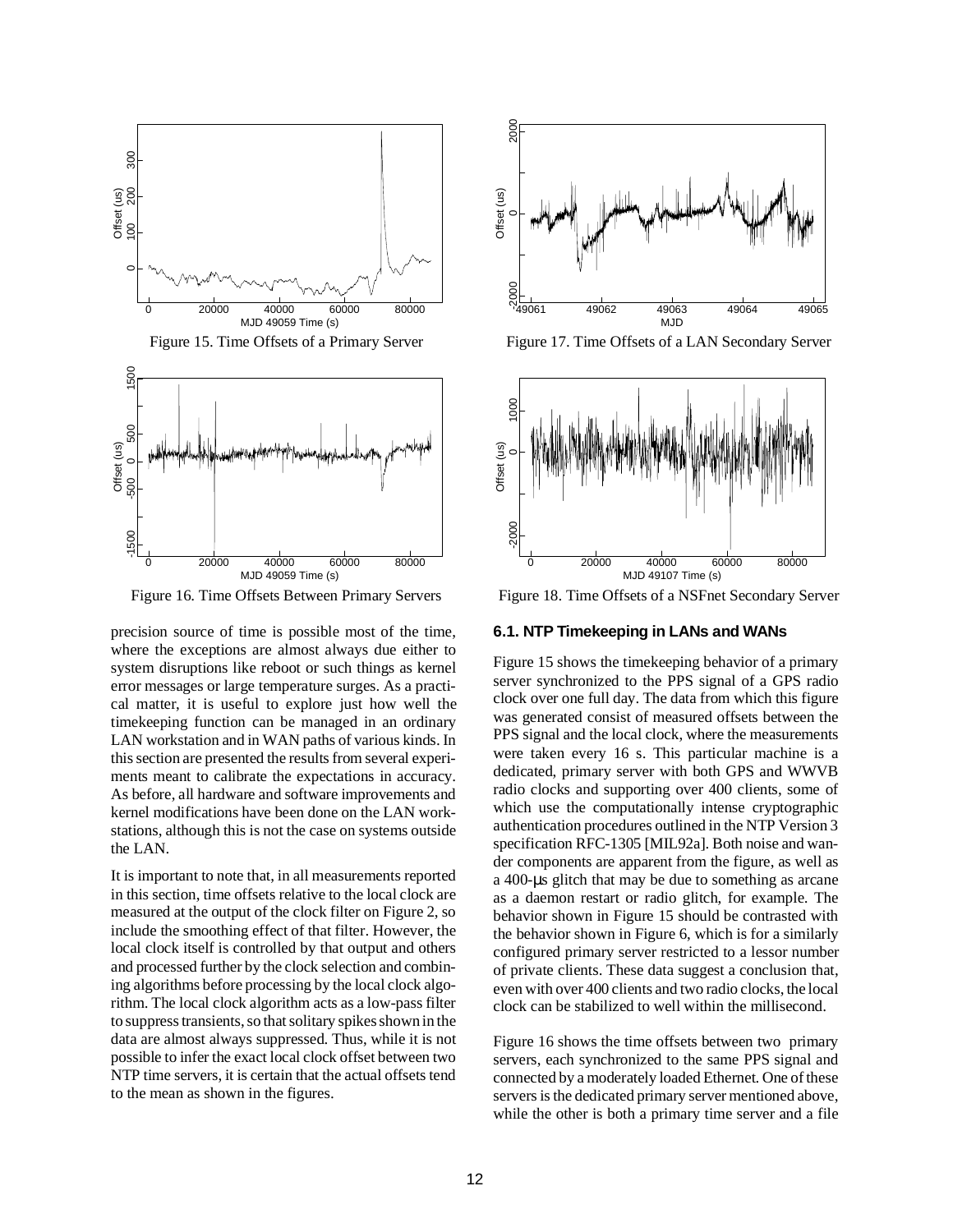

Figure 19. Time Offsets of a NIST Primary Server

server for a network of about two dozen client workstations, so the experiment is typical of working systems. The jitter apparent in the figure is due to queueing delays, Ethernet collisions and all the ordinary timing noise expected in a working environment. There are occasional spikes of 1 ms or more due to various causes, but these are suppressed by the PLL. Note the 400-µs spike near second 72,000, which matches the spike of Figure 15 taken on the same day, and the occurrence of an apparent bias of 50-100 µs. The reason for the bias is not readily apparent, since the SPARC IPC and SPARC 1+ machines used in the experiment are identically configured with respect to NTP and the serial port interfaces and operate with the same ASCII timecode and PPS signal. Further tests are planned to resolve this issue.

Figure 17 shows the time offsets between a primary server and a secondary (stratum 2) client on the DCnet, a multi-segment LAN with Ethernet and FDDI segments [MIL93], over five full days. The PLL time constant  $\tau = 4$  and the update interval  $\mu = 64$  s. Clearly, the wander due to ambient temperature variations has increased; there is a hint of diurnal variation as well. This particular machine is located in a room with a window air conditioner, so is subject to relatively large and sudden temperature changes. Similar graphs were obtained using several LAN workstations of various manufacture and comparable speeds using both Ethernet and FDDI transmission media.

Figure 18 shows the results of a similar experiment between a primary server and secondary client over a 1.544 Mbps circuit and several routers. The primary server is one of the DCnet public servers mentioned previously, while the secondary client is an IBM RS6000 which is a component of the NSFnet backbone node at College Park, MD. There are three routers on two Ethernets, the T1 circuit and a token ring on the path between the two machines, but the T1 circuit is loaded to only a fraction of its capacity. Again, note that, while the jitter evident in the figure ranges over about 2.5 ms, the PLL at the client is effectively a low-pass filter and removes



much of the apparent jitter. It would not be adventurous to suggest the actual discrepancies between the two clocks are not much worse than that shown in the previous experiment.

However, timekeeping accuracy using much longer paths spanning the globe can be uneven. Figure 19 illustrates a path between a DCnet primary server and a primary server at the National Institute of Science and Technology (NIST) at Boulder, CO, which is directly synchronized to the U.S. national standard cesium clock ensemble. Note the apparent bias of about -5.5 ms, which is due to the differential delays on the outbound and return legs of the network path. The outbound leg enters the NIST agency network at Gaithersburg, MD, while the return leg enters the NSFnet backbone at National Center for Atmospheric Research (NCAR) at Boulder, CO. These two legs have different transmission delays, undoubtedly due to different network speeds.

Finally, in a search to determine from among about 100 NTP primary time servers the one that was (a) independently synchronized directly to national standard time and (b) as far away as possible in the globe from the DCnet machines, a primary server in Sydney, Australia, was found. This is a truly heroic test, since the transmission facilities are partially by satellite, partially by undersea cable and the intervening networks sometimes slow and seriously congested. Figure 20 shows an apparent -15-ms bias due to differential delays on the outbound and return legs, as well as spikes up to a few milliseconds due to ordinary network queueing, plus a few larger and longer spikes probably due to a circuit outage and network reroute.

#### **6.2. NTP System Performance**

The above experiments have used data collected over only one day or a few days. In order to gain some insight in the behavior over longer periods, a number of experiments were conducted over periods spanning up to several months. Table 1 shows a selection of client-server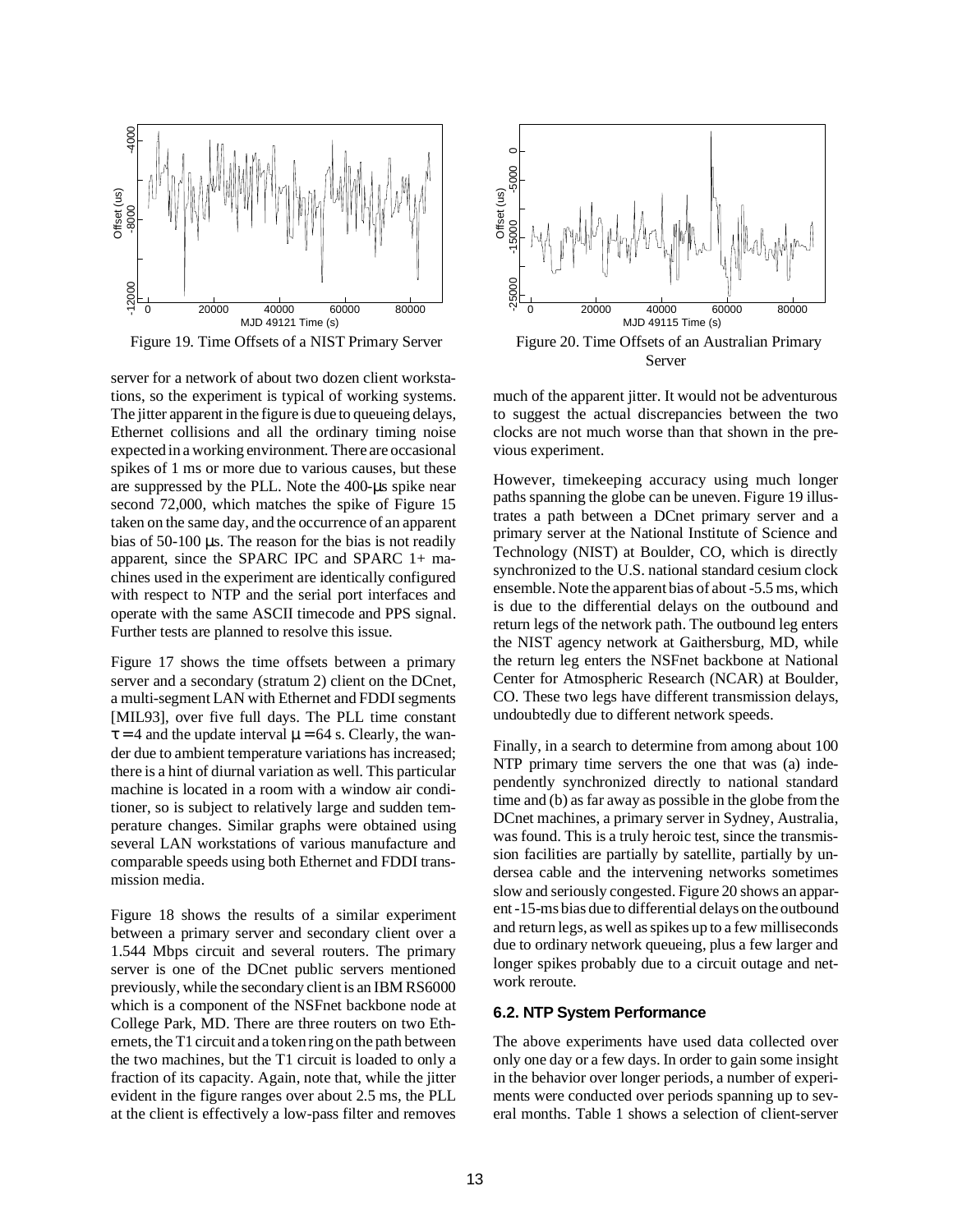| <b>NTP Server</b>           | Days | Mean     | <b>RMS</b> Error | Max Error | >1             | >5               | >10            | $>50$            |
|-----------------------------|------|----------|------------------|-----------|----------------|------------------|----------------|------------------|
| Radio Clocks                |      |          |                  |           |                |                  |                |                  |
| Spectracom WWVB             | 71   | $-0.974$ | 2.179            | 57.600    | 18             | 4                | 1              | 1                |
| <b>Austron GPS</b>          | 91   | 0.000    | 0.012            | 1.000     | $\overline{0}$ | $\overline{0}$   | $\mathbf{0}$   | $\mathbf{0}$     |
| <b>DCnet Servers</b>        |      |          |                  |           |                |                  |                |                  |
| rackety.udel.edu            | 95   | $-0.066$ | 0.053            | 2.054     | 11             | $\boldsymbol{0}$ | $\Omega$       | $\boldsymbol{0}$ |
| mizbeaver.udel.edu          | 17   | $-0.150$ | 0.171            | 1.141     | $\overline{2}$ | $\Omega$         | $\Omega$       | $\mathbf{0}$     |
| churchy.udel.edu            | 42   | $-0.185$ | 0.227            | 3.150     | 15             | $\mathbf{0}$     | $\Omega$       | $\boldsymbol{0}$ |
| pogo.udel.edu               | 88   | 0.091    | 0.057            | 1.588     | 8              | $\boldsymbol{0}$ | $\Omega$       | $\boldsymbol{0}$ |
| beauregard.udel.edu         | 187  | 0.016    | 0.108            | 2.688     | 30             | $\mathbf{0}$     | $\theta$       | $\boldsymbol{0}$ |
| pogo-fddi.udel.edu          | 113  | 0.001    | 0.059            | 1.643     | 1              | $\boldsymbol{0}$ | $\Omega$       | $\boldsymbol{0}$ |
| cowbird.udel.edu            | 63   | $-0.098$ | 0.238            | 2.071     | 13             | $\mathbf{0}$     | $\mathbf{0}$   | $\boldsymbol{0}$ |
| <b>Global Servers</b>       |      |          |                  |           |                |                  |                |                  |
| umd1.umd.edu                | 78   | $-4.266$ | 2.669            | 35.893    | 29             | 29               | 28             | $\boldsymbol{0}$ |
| fuzzy.nta.no                | 22   | 0.015    | 5.328            | 70.470    | $\overline{2}$ | $\overline{2}$   | $\overline{2}$ | 1                |
| swisstime.ethz.ch           | 37   | 3.102    | 4.533            | 97.291    | 14             | 14               | 13             | $\overline{4}$   |
| swifty.dap.csiro.au         | 84   | 2.364    | 56.700           | 3944.471  | 27             | 27               | 27             | 13               |
| ntps1-0.uni.erlangen.de     | 70   | 0.810    | 10.861           | 490.931   | 12             | 12               | 12             | 6                |
| time_a.timefreq.bldrdoc.gov | 85   | $-1.511$ | 1.686            | 80.567    | 28             | 19               | 11             | $\sqrt{2}$       |
| fuzz.sdsc.edu               | 77   | $-3.889$ | 2.632            | 47.597    | 27             | 27               | 23             | $\boldsymbol{0}$ |
| <b>DARTnet Routers</b>      |      |          |                  |           |                |                  |                |                  |
| la.dart.net                 | 83   | $-0.650$ | 0.771            | 17.849    | 28             | 8                | 3              | $\mathbf{0}$     |
| lbl.dart.net                | 72   | 0.103    | 0.214            | 15.729    | 20             | $8\,$            | 1              | $\boldsymbol{0}$ |
| isi.dart.net                | 79   | $-0.819$ | 0.740            | 8.564     | 21             | 9                | $\Omega$       | $\boldsymbol{0}$ |
| <b>NSFnet Routers</b>       |      |          |                  |           |                |                  |                |                  |
| ens136.13.ans.net           | 88   | $-0.657$ | 1.203            | 32.659    | 38             | 23               | 10             | $\overline{0}$   |
| enss141.t3.ans.net          | 87   | $-6.285$ | 1.846            | 20.174    | 37             | 29               | 15             | $\boldsymbol{0}$ |

Table 1. Characteristics of Typical NTP Peers

paths typical of the DCnet primary servers described in [MIL93]. During the lifetime of these experiments various software and hardware were in repair, machines were rebooted, the network was reconfigured and different versions of the NTP protocol daemon and Unix kernel were in development. In the table, the first column identifies the peer or radio clock and the second the number of days in which data were collected (data were not collected on days when the local clock offset of the monitoring machine was greater than 1 ms relative to its synchronization source). The next two columns give the mean and RMS error over all days of collection, while the next gives the maximum absolute error relative to the mean on the day of collection. Finally, the last four columns give the number of days on which the maximum absolute error exceeds 1 ms, 5 ms, 10 ms and 50 ms, respectively.

The results of these experiments are a mixed bag. The performance of the GPS radio clock was excellent, as expected, but that of the WWVB radio clock is disappointing. There is some evidence to suggest the problem with the latter is due to local receiving conditions, since receivers elsewhere in the country do not experience errors nearly as large as shown in the table. The performance of the clients on the DCnet Ethernet and FDDI ring confirm the claim that they can maintain RMS accuracy better than a millisecond relative to the synchronization source, but all of them show errors greater than a millisecond on at least some occasions. This is a strong claim, since all it takes is one delay spike over 1 ms and the maximum error for the day is marked accordingly.

The performance of the global primary servers was somewhat better than expected. These servers are near Washington, D.C. (umd1.umd.edu), San Diego (fuzz.sdsc.edu), NIST Boulder (time\_a.timefreq.bldrdoc.gov), Norway (fuzzy.nta.no), Switzerland (swisstime.ethz.ch), Germany (ntps1-0.uni.erlangen.de and Australia (swifty.dap.csiro.au). All of these servers are independently synchronized to a local source of standard time, either by a radio clock or calibrated cesium clock. Most of these servers are many Internet hops distant, where the networks involved are not particularly fast and are frequently congested. For example, the Australian server is 20 Internet hops distant from the DCnet monitoring machine and the Switzerland server is 17 hops distant. The mean offsets shown are undoubtedly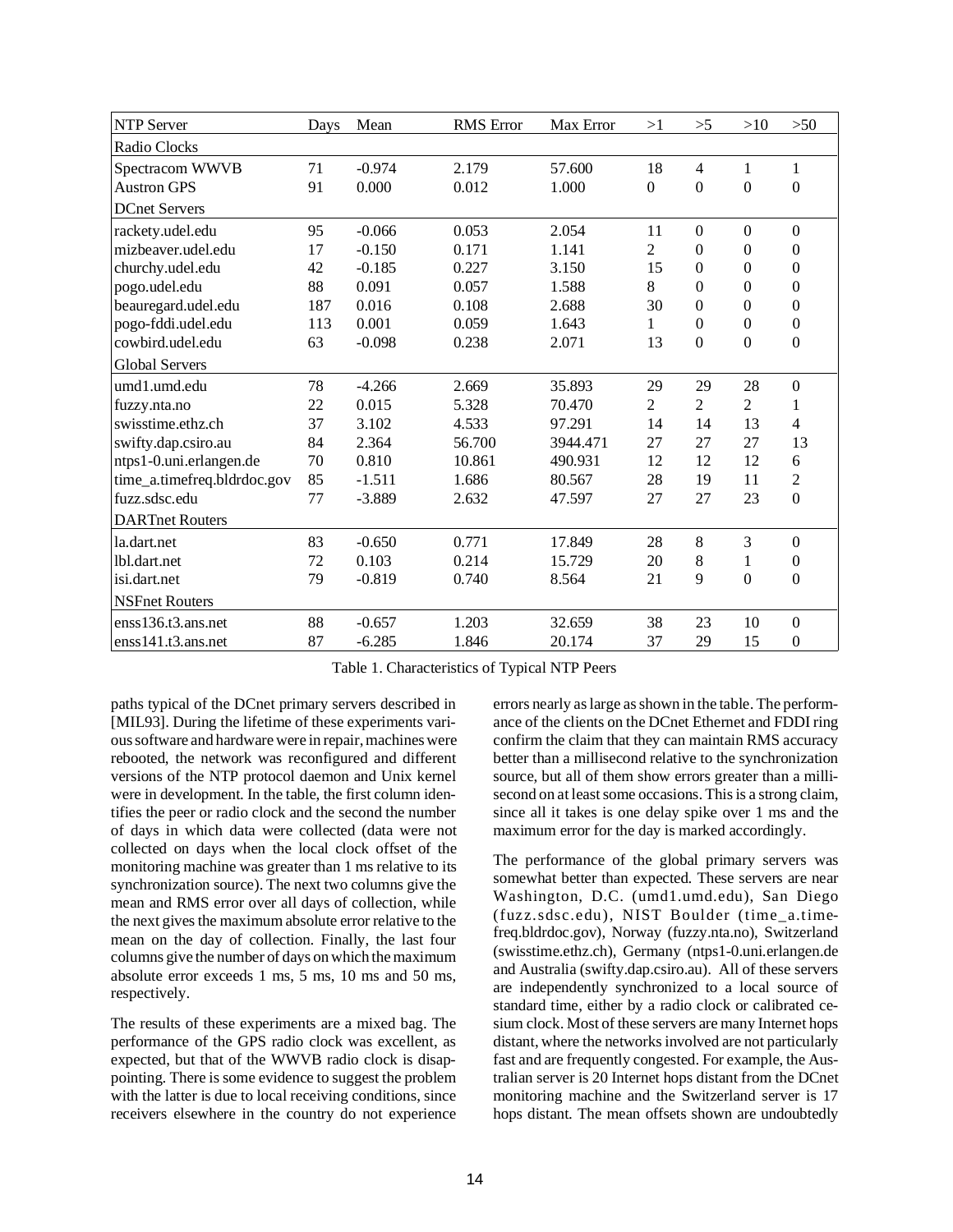due to differential path delays; however, the rather large maxima are probably due to network congestion.

The data for the DARTnet routers suggest a claim of submillisecond accuracy on a transcontinental network composed of 1.544 Mbps T1 circuits may be adventurous, since there were at least some days when the offsets exceeded 10 ms. However, some experiments involving DARTnet are designed to stress the network to extremes and are likely to produce large variations in delay; it is likely that at least some data were recorded during these experiments and account for some of the spikes. Note that lbl.dart.net is independently synchronized to a GPS radio clock and that there is only one path between any two DARTnet routers, so the mean offset shown represents true measurement error and should be compared with the mean offsets shown for DCnet servers rackety.udel.edu and pogo.udel.edu, which are also synchronized directly to a GPS radio cock.

Two of about two dozen NSFnet backbone routers are shown in the table. The College Park router enss136.t3.ans.net is the same one shown on a smaller interval in Figure 18. The path between this router and the monitoring machine is the main connecting link between the DCnet and other national and regional backbones. Since it carries one of the "multicast tunnels" involved in the MBONE multimedia conferencing network, it is subject to relatively heavy loads on occasion, which explains at least a few of the spikes evident in the data. This site and the other shown operate as secondary servers (stratum 2), with each server configured to use different primary servers. Since these primary servers are located in regional networks some number of hops distant from the NSFnet point of presence, differential path delays would be expected to produce the mean time offsets shown.

## **7. Summary and Conclusions**

In the several years over which the NTP versions evolved, the accuracy, stability and reliability expectations have increasingly become more ambitious. As each new version was developed, a particular crop of error sources was found and remedial algorithms devised. This work led to the clock filter algorithm, intersection algorithm, clustering algorithm and combining algorithms of the NTP Version 3 specification and implementation. In parallel, the NTP local clock model was refined and tuned for best performance on existing Internet paths, some of which have outrageous delay variations due to gross overload. Previous experience has suggested that timekeeping accuracies in most portions of the Internet can be achieved to some tens of milliseconds.

This paper discusses issues in precision time synchronization of computer network clocks. The primary emphasis in the discussion is on achieving accuracies better than a millisecond on a network with a one or more primary servers and a number of modern workstation clients. Networks with which this goal has been demonstrated include Ethernet, FDDI and light to moderately loaded 1.544-Mbps T1 circuits. As evident from measurements reported herein, accuracies in the order of 10 ms can usually be achieved on heroic paths of the global Internet, including paths to Australia and Europe. However, to do this reliably may require prior knowledge of differential delays that are unfortunately common in some portions of the Internet.

Much of the discussion in this paper is on methods to improve the accuracy of primary servers and their clients using engineered hardware and/or kernel software modifications. These include mechanisms to capture a precision timestamp from the PPS or IRIG signals generated by some radio clocks. It is apparent, however, that accumulated latencies over 8 ms can accrue in some Unix kernels, unless means are taken to capture timestamps early in the code path between the interrupt and the synchronization daemon. Most of the latency burden can be avoided without kernel modifications, but some workstations will require additional hardware or kernel software to achieve submillisecond accuracy.

This paper describes a number of experiments designed to calibrate performance in various LAN and WAN configurations. The results show, as expected, that timekeeping accuracy depends on the calibration of differential network path delays between the time server and its clients. However, there is no way other than using outside references to determine these delays. In the experiments, measurements between servers independently synchronized to national time standards were used to calibrate them. It is in principal possible to compensate for them using information broadcast from designated time servers, for example.

One striking fact emerging from the experiment program is the observation that the limiting factor to further accuracy improvements is the stability of the local clock, which is usually implemented by an uncompensated quartz oscillator. The stability of such oscillators varies in the order of 1 ppm per degree Celsius. With normal room temperature variations, the timing error can reach a large fraction of a millisecond. While it is possible to reduce these errors by more frequent updates, this is practical only in primary servers where the radio clock can be read more frequently without imposing additional traffic on the network.

In future work we plan to investigate methods to stabilize the local clock and to isolate the cause of the bias observed between two primary servers synchronized to the same PPS signal. We have built and are now testing an SBus interface consisting of a precision oscillator and